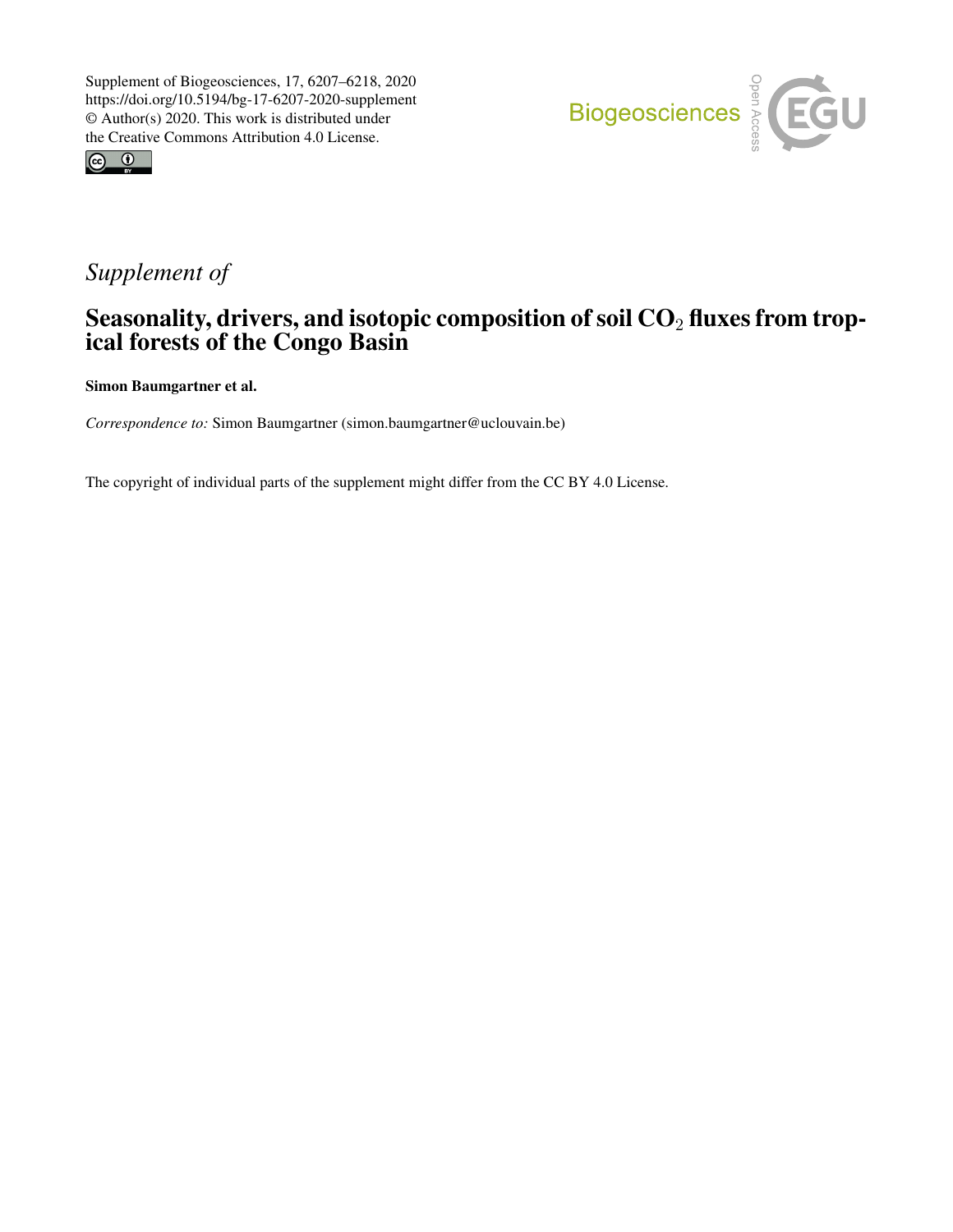### 1 Method supplement

#### $1.1$  $\delta^{13}$ C measurement of air samples with the Gasbench

Carbon isotopic composition of  $CO<sub>2</sub>$  in gaseous samples were measured with a modified Gasbench II periphery (Finnigan MAT, [B](#page-5-0)remen, D) coupled to an isotope ratio mass spectrometer (Delta $^{plus}XP$ ; Finnigan MAT; modification as described by [Zeeman](#page-5-0) 5 [et al.](#page-5-0) [\(2008\)](#page-5-0)). In short, the modification of the Gasbench comprised the replacement of the GC-type split by a ConFlo III-like

- split and the addition of a home-built cold trap (1/10" SS capillary filled with Ni-wire, Goodfellow GmbH, Bad Nauheim, D) instead of the standard sample loop of the 8-port valve inside the Gasbench II. The gas mixture in the exetainer was transferred to the cold trap after piercing the septum with a vendor-supplied double-holed needle connected to two capillaries (fused silica and 1/32" steel capillaries). The feed capillary delivered pure He allowing a pressure build-up in the exetainer which flushed
- 10 the sample gas at a rate of about 0.5 mL/min over Nafion dryers to the cold trap where condensible gases (mainly  $CO<sub>2</sub>$  and  $N_2$ O) were frozen out with liquid nitrogen. The cold trap was connected to a pressurized Dewar vessel and equipped with a computer-controlled automatic refill unit [\(Zeeman et al., 2008\)](#page-5-0) allowing automatically refilling of the cold-trap. After diverting the non-consensible gases to a vent, the cold trap was thawed and the content of the cold trap was automatically injected on a GC column (Poraplot Q 25 m x 320 mm i.d. (Varian, Walnut Creek, USA) held at 24°C) to allow separation of the isobar gases
- 15  $CO_2$  and N<sub>2</sub>O. Post-run off-line calculation and drift correction for assigning the final  $\delta^{13}$ C values on the V-PDB scale were done following the "IT principle" as described by [Werner and Brand](#page-5-1) [\(2001\)](#page-5-1). The  $\delta^{13}C$ - (and  $\delta^{18}O$ -) values of the laboratory air standards were determined at the Max-Plack-Institute for Biogeochemstry (Jena, D) according to [Werner et al.](#page-5-2) [\(2001\)](#page-5-2). The linking of the measured  $\delta^{13}C$  (and  $\delta^{18}O$ ) values of  $CO_2$  gas isolated from air samples relative to the carbonate V-PDB scale was done via the Jena Reference Air Standard (JRAS), perfectly suited to serve as a primary scale anchor for  $CO<sub>2</sub>$ –in-air
- 20 measurements. The measurement of the aliquots of the laboratory standards was routineously better than 0.15 ‰.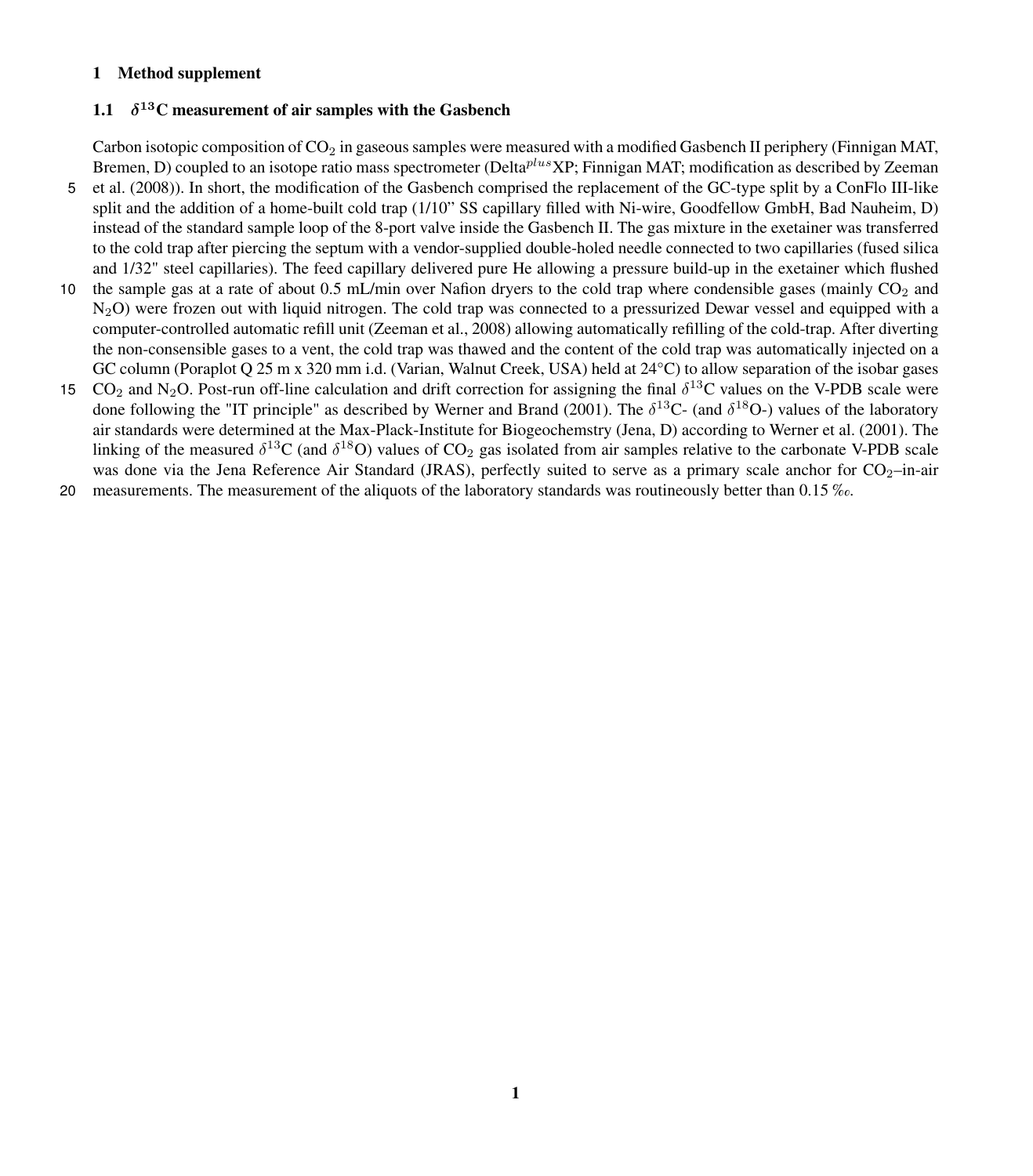

Figure S1. Shown are all individual Keeling plots for each chamber replicate (coloured, n = 3) per site and per month of Kahuzi-Biéga (circles, solid lines) and Yoko (triangles, dashed lines) forest sites.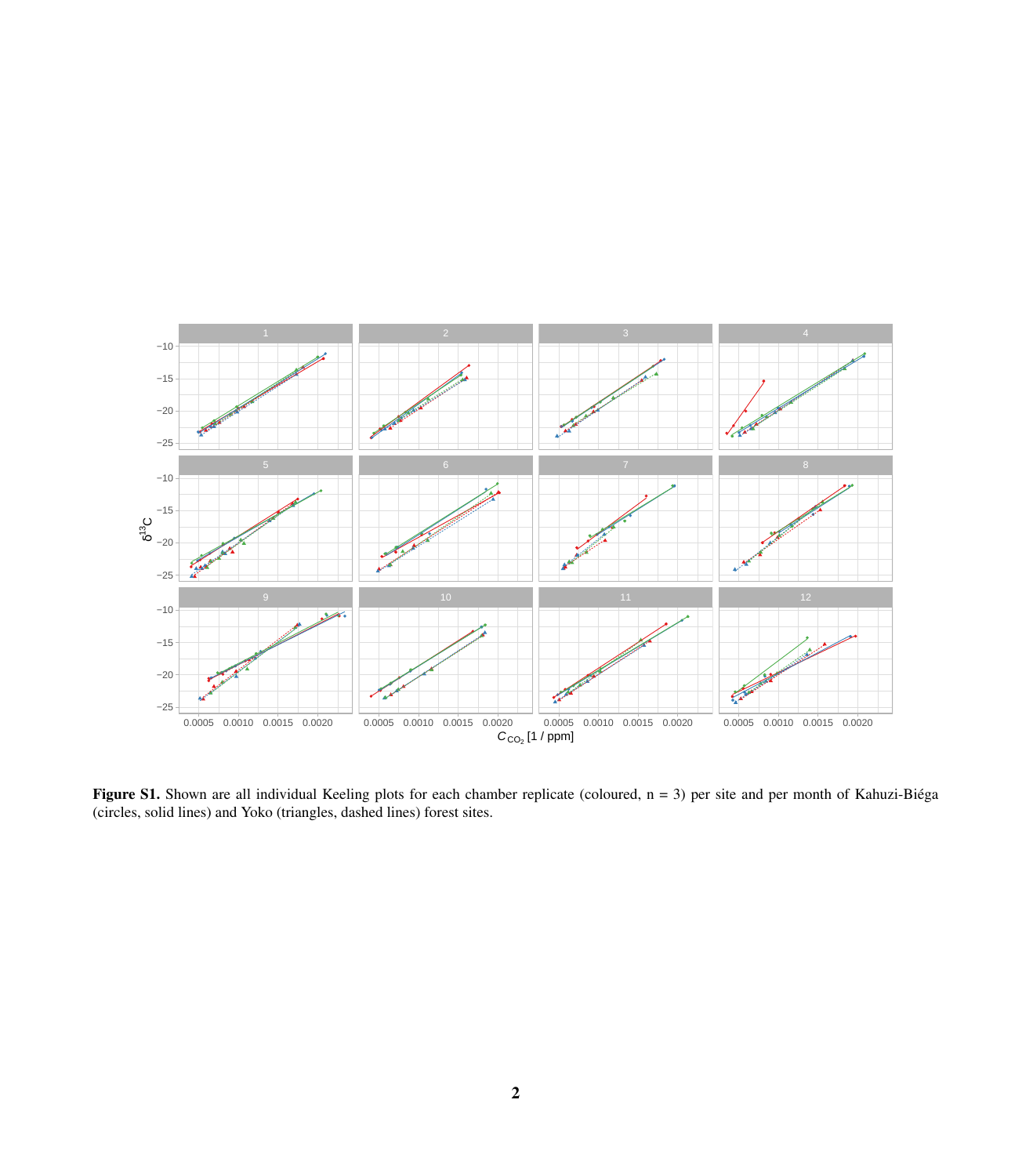

**Figure S2.** a) Monthly rainfall in mm at a lowland site in Yangambi and in Bukavu near the montane site. b) Monthly median  $CO_2$  fluxes in the lowland and montane forests. c) Monthly median  $\delta^{13}C$  values of the soil respired CO<sub>2</sub>. d) Monthly  $\delta^{13}C$  of litter in montane and lowland forests. Error bars indicating standard deviation.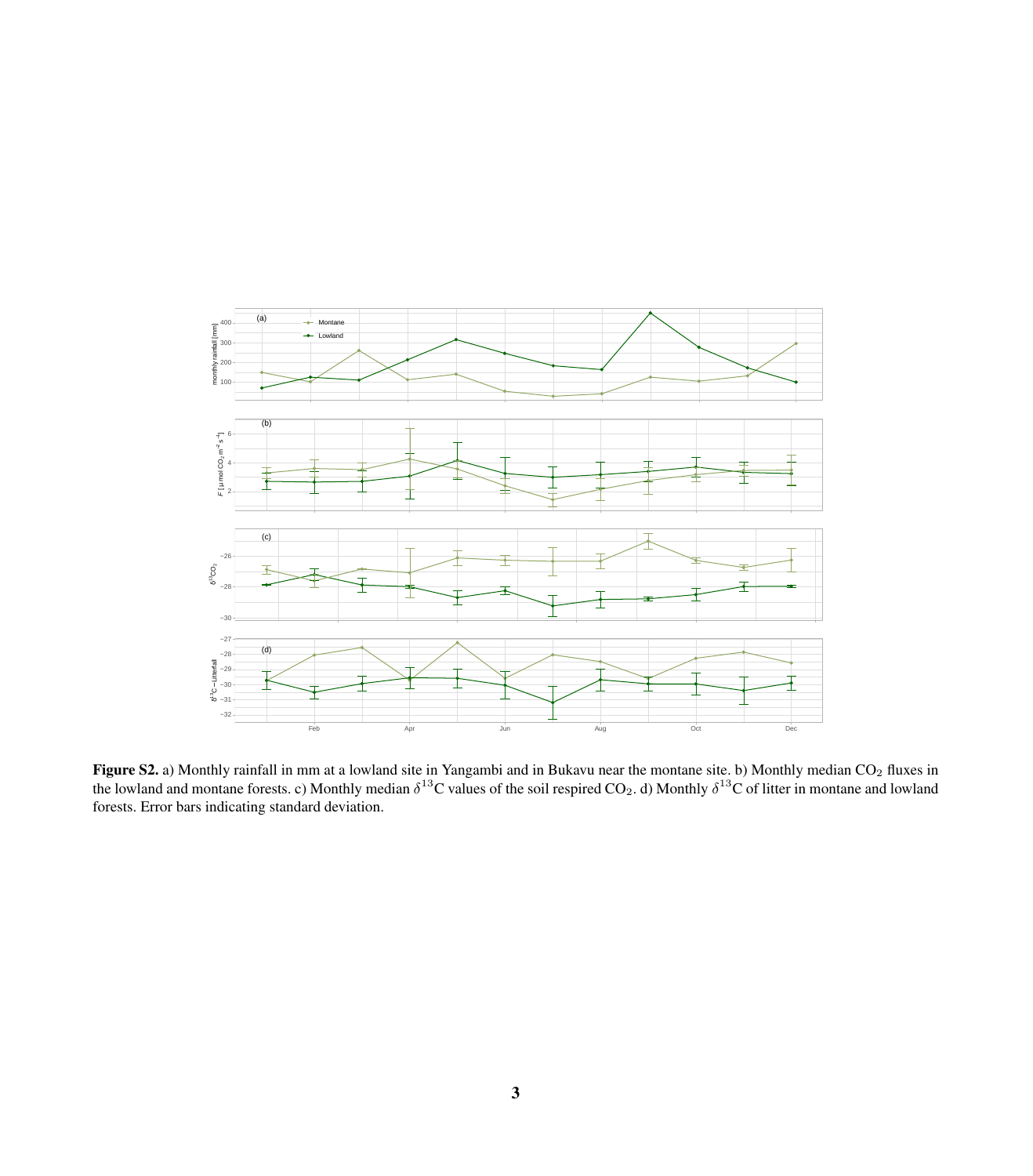

Figure S3. Median CO<sub>2</sub> fluxes with errorbars indicating standard deviation. a) Sampling campaign in a lowland forest in Djolu between May and August 2016. b) Sampling campaign in Kahuzi-Biéga (montane forest) Yoko and Yangambi (lowland forests) in September and October 2016. c) Sampling campaign in Yoko in May 2017. d) Sub-daily sampling in Kahuzi-Biéga and Yoko. x-Axis shows the hour of the day.